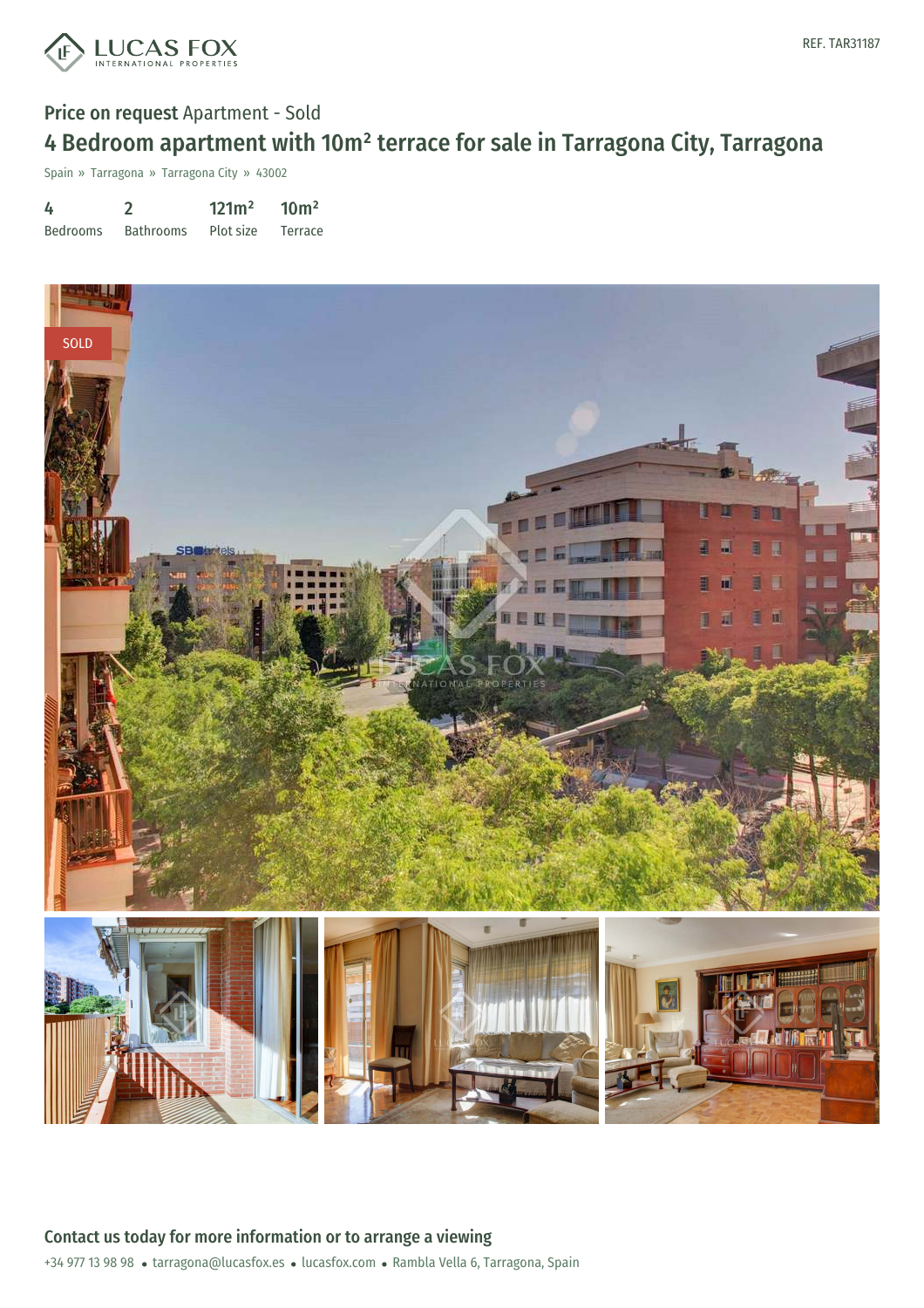

## Price on request Apartment - Sold 4 Bedroom apartment with 10m² terrace for sale in Tarragona City, Tarragona

Spain » Tarragona » Tarragona City » 43002

| 4               |                  | 121m <sup>2</sup> | 10 <sup>m²</sup> |
|-----------------|------------------|-------------------|------------------|
| <b>Bedrooms</b> | <b>Bathrooms</b> | Plot size         | Terrace          |

#### **OVERVIEW**

### 4 bedroom apartment in Tarragona Eixample with terrace

House with 4 double bedrooms for sale in the centre of the city, in one of the most popular avenues in Tarragona. It is a spacious but quiet house, close to all the necessary services.

The apartment offers 121 m² built with the best finishes. It consists of a spacious living-dining room with a terrace overlooking the avenue and views of Plaza Imperial Tarraco. The kitchen is large, with a separate office area. Of the 4 bedrooms, one of them has its own bathroom and fitted wardrobes, while a second bathroom serves the rest of the apartment.

In addition, the building has a large community area to enjoy the best moments with the family without leaving home.

Optional parking space available. Do not hesitate to contact us to arrange a visit to this magnificent home.



[lucasfox.com/go/tar31187](https://www.lucasfox.com/go/tar31187) Wooden flooring, Parking, Balcony, Equipped Kitchen, Exterior, Views